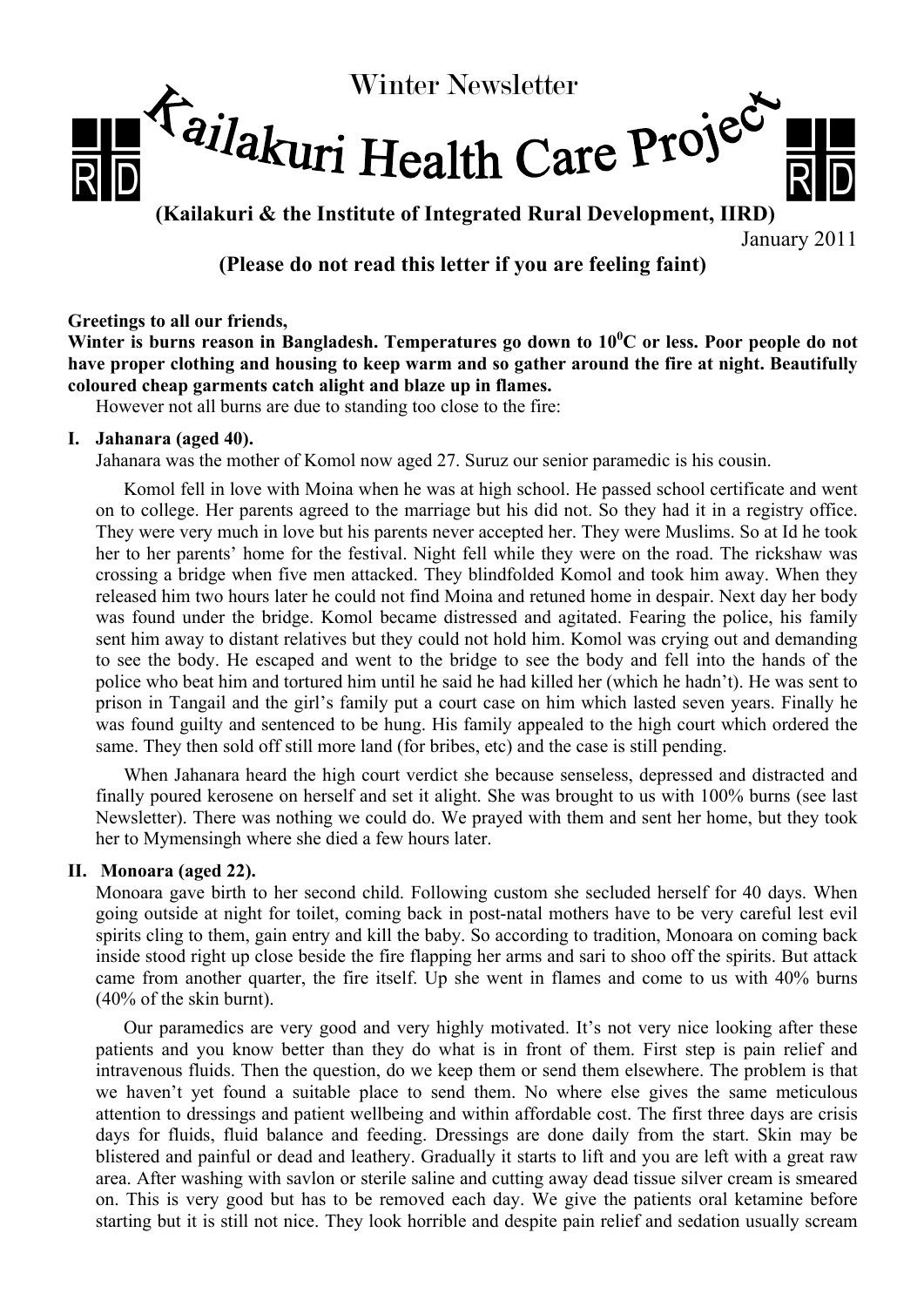in fear. The patient is layed naked on a table on a clean polythene sheet for the daily ordeal. Monoara was taking about two hours each day. It would be hard to give sufficient praise to our staff who care for her so lovingly. Monoara is Muslim. Sobuja is a young Muslim woman with us now for about four years whose home is in the village of Hagurakuri just east of us. Nibita (Mandi) and Hameda (Muslim) also in their twenties come from the village of Bagaduba immediately south. Each is married with two or three children. Two do the dressings together. Each burns patient has two attending relatives, one for day- time duty and one for night. For them it is one long night-mare. Each patient has a low wooden frame over them on the bed and the bed clothes are layed over it so they don't stick to or abrade the skin. The patient lies almost naked inside as in a little hut or tent.

Monoara has been with us for six weeks now and a lot of her skin which was superficially burned is now almost healed. She still has 15% deeply burned, mainly on the back of her buttocks and thighs. It would be desirable to do skin grafts immediately on arrival or else later on as soon as the areas are clean enough, but we can't really get them clean enough and besides we haven't yet found a hospital to do the grafting at low enough cost. When patients die, if not in the first few days it is usually due to starvation, infection or electrolyte imbalance.

#### **III.Momin (aged 7).**

Momin came from Ramnagar, five miles away. It was a cold winter night. There were hot coals and ashes from the cooking fire put out on the ground behind the house. You have probably all noticed how much more active (or hyper-active) small children are than adults. We all slow down as we get older. If a person aged 20 or 30 did the things a five or seven year old does everybody would say they were mad! (One of the most appealing things about working in a poor high density area is that the children are so natural). Well that's what Momin was like. He was out the back putting straw on the ashes to make a fire and get warm. He stood close and it caught his lungi. The first mistake he made was not to cry out for help. If you roll the patient in a blanket or throw water on them you can put the fire out. The second mistake he made was not to have pulled and thrown off his lungi to escape from the flames. But if he got his hands burned how would he eat his rice? And his parents didn't know that if you pour cold water over the burned area for half an hour it will decrease the damage.

He was 60% burnt. His parents were in their twenties. Usually relatives do not realize just how bad the situation is. We cannot get 60% (or 50%) burns patients to survive and there is probably nowhere in Bangladesh that can, except perhaps for the very good burns unit in the Dhaka Medical College Hospital. I told the father that we probably would not be able to save him, but the father was adamant. They were too poor to go elsewhere and they had trust in Kailakuri!

Dressings were done by Minhaz aged 20. Minhaz is very good with patients and especially children. He plays with them, kids them up, jokes, tells stories and generally clowns around. The patients love him. Momin's skin was horrible, almost all full thickness, and he looked awful. He cried and screamed at dressing time. Minhaz was fantastic but Momin got worse and worse and thinner and thinner. Imagine what it is like for the parents. They both stayed with him. You see your lovely child turned into something that doesn't look like a human being any more. You look at his lovely suffering, anguished face and try not to see the rest. The burns involved the whole of his back, a third of his front, most of both legs and the back of his head. (Please forgive me for writing all this. Libby once said, "Edric you shouldn't put so much tragedy into your letters. People can't take it!" But you've got to get it out of your system. And besides I feel that people need to know. Imagine the daily situation in war areas).

You can understand the bonding that develops between patient, staff and relatives.

On Tuesday I went to see his dressing being done by Minhaz and Roton. These two young Muslim men are part of our project's hope for the future. Both are poor. Both are thin, BMI 16. Minhaz is unmarried, aged twenty, lives with his parents, extremely poor. Roton is 33 and is understudying Minhaz. He is married with one child and is a great organizer. (If Islam decided to have a pope my vote would go for Roton. He is energetic, empathetic and kind, intelligent, knows all about everything and is always ordering people around, but he does it in such a way that you want to do what he says!). I have put him for twelve months on patient care to broaden his understanding of the project.